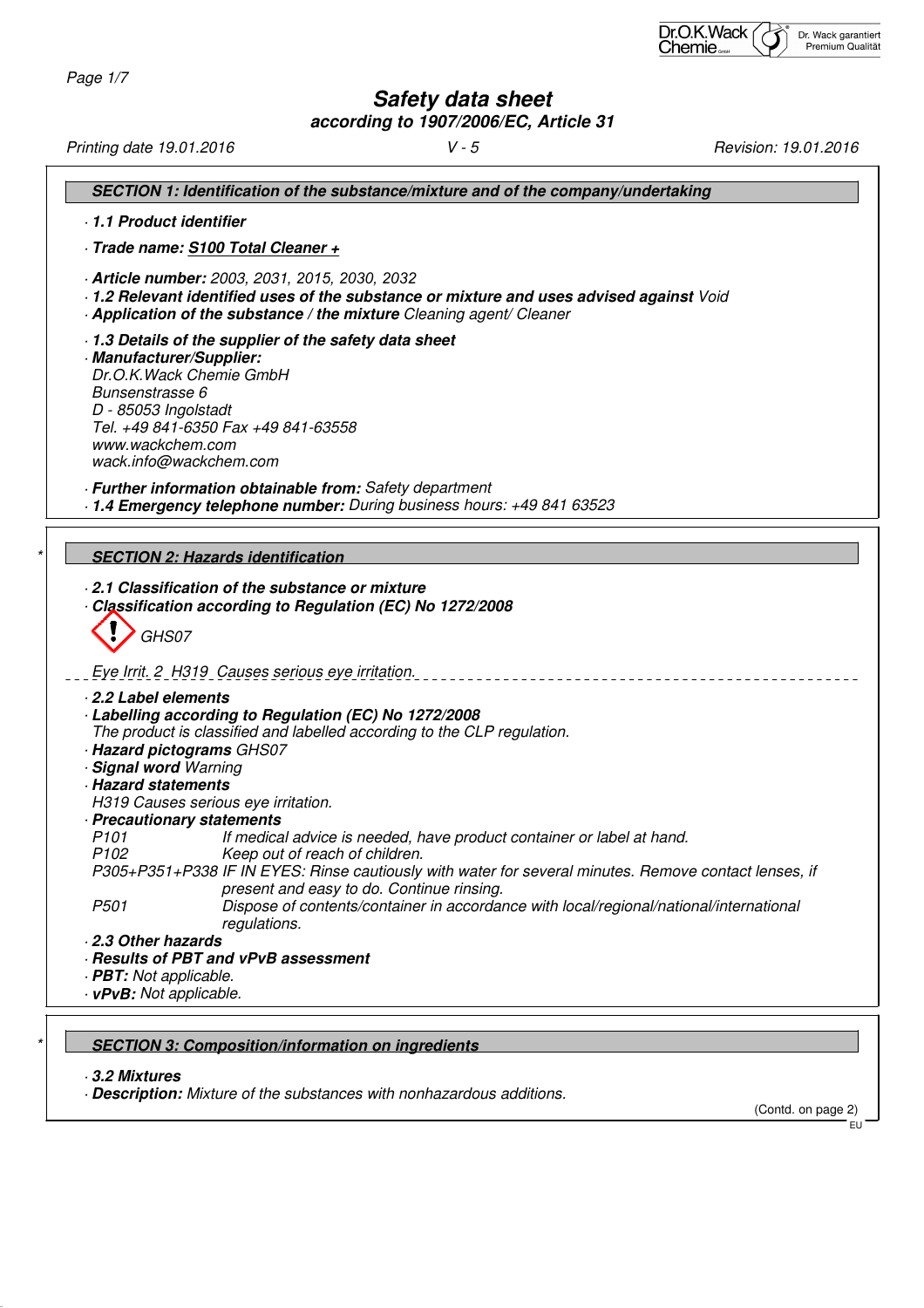### **Safety data sheet according to 1907/2006/EC, Article 31**

Printing date 19.01.2016 **V** - 5 **Principal State 19.01.2016** *V* - 5

**Trade name: S100 Total Cleaner +**

|                                                                     |                                                                                                                                                  | (Contd. of page 1) |
|---------------------------------------------------------------------|--------------------------------------------------------------------------------------------------------------------------------------------------|--------------------|
| Dangerous components:                                               |                                                                                                                                                  |                    |
| CAS: 64-17-5<br>EINECS: 200-578-6<br>Reg.nr.: 01-2119457610-43-xxxx | ethanol<br><b>B</b> Flam. Lig. 2, H225; $\circled{}$ Eye Irrit. 2, H319                                                                          | $1 - 3%$           |
| CAS: 111798-26-6                                                    | 2-Ethylhexylpolyethylenglycoletherphosphorsäurepartialester, Na-<br>Salz<br>Skin Irrit. 2, H315; Eye Irrit. 2, H319                              | $1 - 3%$           |
| CAS: 85711-69-9                                                     | Sulfonsäure, C14-17-sec-Alkan-, Natriumsalze<br>Eye Dam. 1, H318; $\Diamond$ Acute Tox. 4, H302; Skin Irrit. 2, H315;<br>Aquatic Chronic 3, H412 | $1 - 3%$           |

· **SVHC** None

· **Additional information:** For the wording of the listed risk phrases refer to section 16.

#### **SECTION 4: First aid measures**

· **4.1 Description of first aid measures**

- · **General information:** No special measures required.
- · **After inhalation:** Supply fresh air.
- · **After skin contact:**

Generally the product does not irritate the skin. Rinse with warm water.

· **After eye contact:**

Rinse opened eye for several minutes under running water. If symptoms persist, consult a doctor.

· **After swallowing:**

If swallowed, do not induce vomiting: seek medical advice immediately and show this container or label.

- · **4.2 Most important symptoms and effects, both acute and delayed** No further relevant information available.
- · **4.3 Indication of any immediate medical attention and special treatment needed**
- No further relevant information available.
- 

#### **SECTION 5: Firefighting measures**

· **5.1 Extinguishing media**

- · **Suitable extinguishing agents:** Use fire extinguishing methods suitable to surrounding conditions.
- · **For safety reasons unsuitable extinguishing agents:** None
- · **5.2 Special hazards arising from the substance or mixture** Formation of toxic gases is possible during heating or in case of fire.
- · **5.3 Advice for firefighters**
- · **Protective equipment:** Wear self-contained respiratory protective device.

#### **SECTION 6: Accidental release measures**

· **6.1 Personal precautions, protective equipment and emergency procedures** Particular danger of slipping on leaked/spilled product.

- · **6.2 Environmental precautions:** Do not allow to enter sewers/ surface or ground water.
- · **6.3 Methods and material for containment and cleaning up:** Pick up mechanically.

Dispose contaminated material as waste according to item 13. Clean the affected area carefully; suitable cleaners are: Warm water

· **6.4 Reference to other sections**

See Section 7 for information on safe handling.

(Contd. on page 3)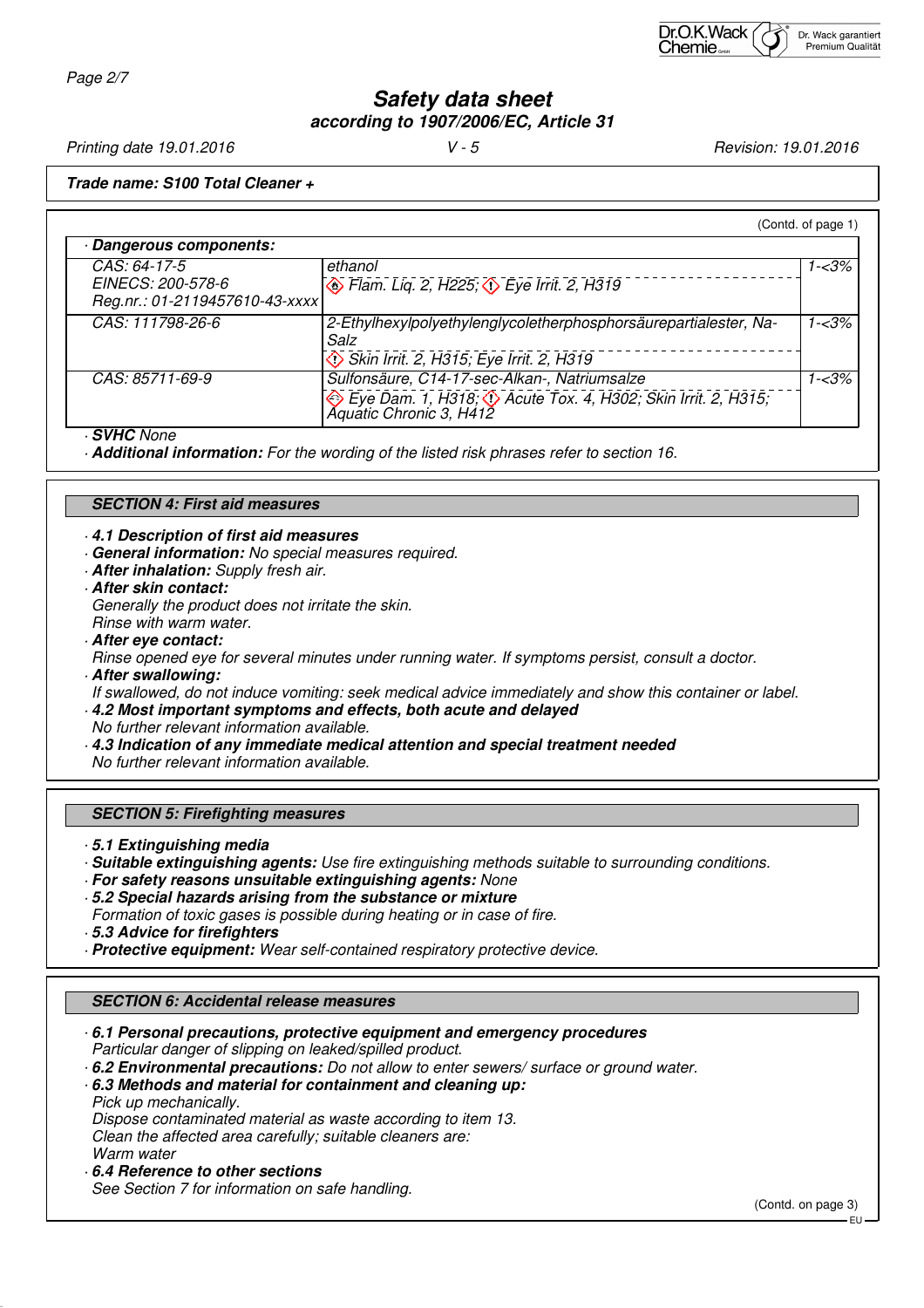Page 3/7

## **Safety data sheet according to 1907/2006/EC, Article 31**

Printing date 19.01.2016 **V** - 5 **Principal State 19.01.2016** *V* - 5

(Contd. of page 2)

**Trade name: S100 Total Cleaner +**

See Section 8 for information on personal protection equipment. See Section 13 for disposal information.

#### **SECTION 7: Handling and storage**

· **7.1 Precautions for safe handling** No special measures required.

· **Information about fire - and explosion protection:** No special measures required.

· **7.2 Conditions for safe storage, including any incompatibilities**

· **Storage:**

· **Requirements to be met by storerooms and receptacles:** No special requirements.

· **Information about storage in one common storage facility:** Store away from foodstuffs.

· **Further information about storage conditions:** Protect from frost.

· **7.3 Specific end use(s)** No further relevant information available.

**SECTION 8: Exposure controls/personal protection**

· **Additional information about design of technical facilities:** No further data; see item 7.

· **8.1 Control parameters**

· **Ingredients with limit values that require monitoring at the workplace:**

The product does not contain any relevant quantities of materials with critical values that have to be monitored at the workplace.

# · **DNELs 64-17-5 ethanol** Oral DNEL system. effects (long-term) 87 mg/kg KG/Tag (Consumer) Dermal DNEL systemic effects 343 mg/kg (Worker) DNEL system. effects (long-term) 206 mg/kg KG/Tag (Consumer) Inhalative DNEL system. effects (long-term)  $114$  mg/m<sup>3</sup> (Consumer) 950 mg/m³ (Worker) DNEL local effects (short-term)  $950$  mg/m<sup>3</sup> (Consumer) 1900 mg/m $3$  (Worker) · **PNECs 64-17-5 ethanol** PNEC 0.79 mg/l (Meerwasser) 0,96 mg/l (fresh water) · **Additional information:** The lists valid during the making were used as basis.

· **8.2 Exposure controls**

· **Personal protective equipment:**

· **General protective and hygienic measures:**

The usual precautionary measures are to be adhered to when handling chemicals.

Keep away from foodstuffs, beverages and feed.

Wash hands before breaks and at the end of work.

Avoid contact with the eyes.

· **Respiratory protection:** Not required.

· **Protection of hands:** After each cleaning use treatment creams, for very dry skin greasy ointments.

· **Material of gloves** Not required.

· **Penetration time of glove material** Not required.

(Contd. on page 4)

EU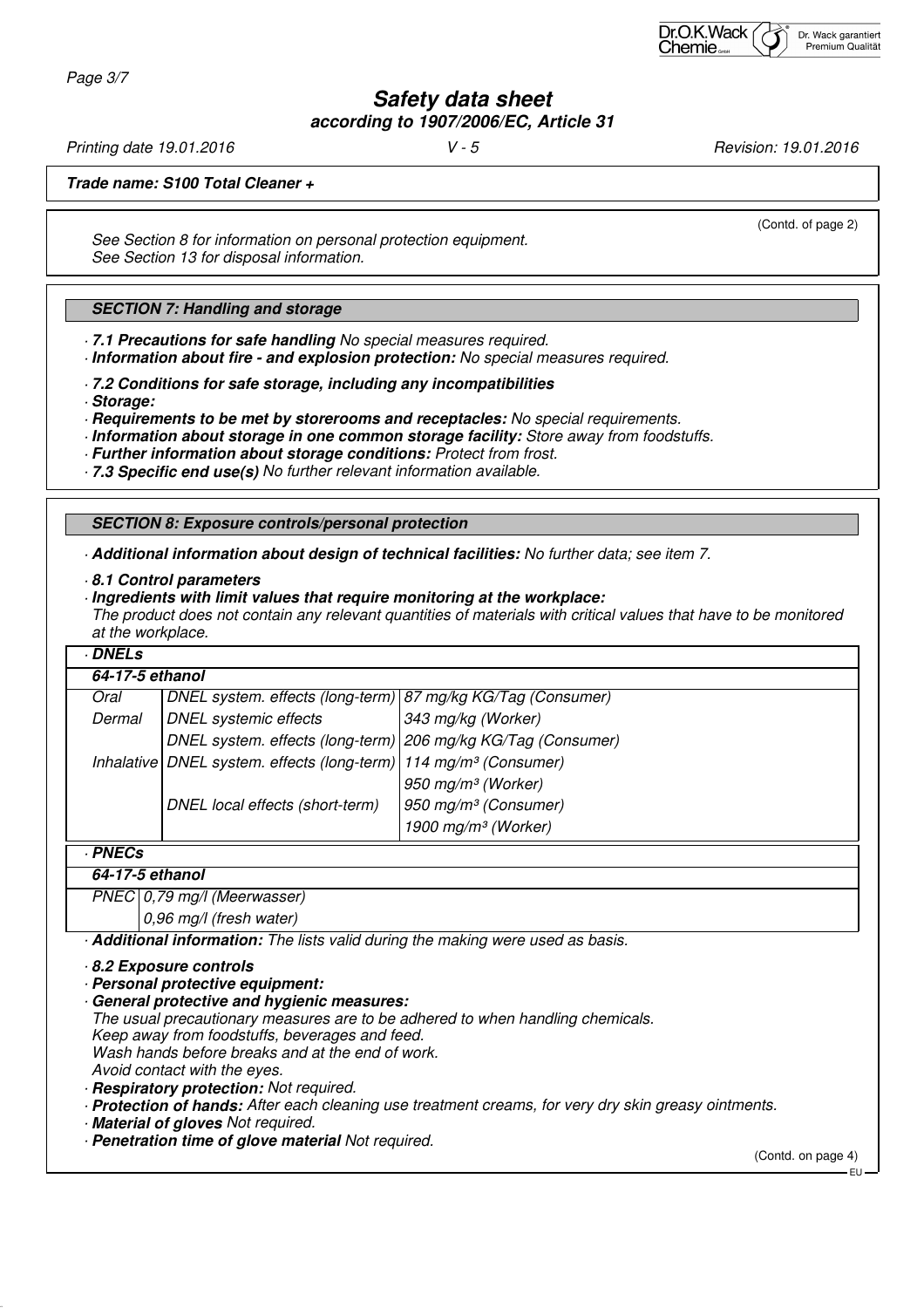Page 4/7

# **Safety data sheet according to 1907/2006/EC, Article 31**

Printing date 19.01.2016 **V** - 5 **V** - 5 **Revision: 19.01.2016** 

**Trade name: S100 Total Cleaner +**

· **Eye protection:** Not required.

| <b>SECTION 9: Physical and chemical properties</b>                                                                      |                                                                                                  |  |  |  |
|-------------------------------------------------------------------------------------------------------------------------|--------------------------------------------------------------------------------------------------|--|--|--|
| 9.1 Information on basic physical and chemical properties<br>General Information                                        |                                                                                                  |  |  |  |
| · Appearance:<br>Form:                                                                                                  | <b>Viscous</b>                                                                                   |  |  |  |
| Colour:                                                                                                                 | Yellow                                                                                           |  |  |  |
| · Odour:                                                                                                                | Characteristic                                                                                   |  |  |  |
| Odour threshold:                                                                                                        | Not determined                                                                                   |  |  |  |
| · pH-value at 20 ℃:                                                                                                     | $7.5 + (-0.2)$                                                                                   |  |  |  |
| Change in condition<br>Melting point/Melting range: Undetermined.<br><b>Boiling point/Boiling range: Not determined</b> |                                                                                                  |  |  |  |
| · Flash point:                                                                                                          | Not applicable.<br>None                                                                          |  |  |  |
| · Ignition temperature:                                                                                                 | Not determined                                                                                   |  |  |  |
| · Self-igniting:                                                                                                        | Product is not selfigniting.                                                                     |  |  |  |
| Danger of explosion:                                                                                                    | Product does not present an explosion hazard.                                                    |  |  |  |
| · Explosion limits:                                                                                                     |                                                                                                  |  |  |  |
| Lower:                                                                                                                  | Void                                                                                             |  |  |  |
| <b>Upper:</b>                                                                                                           | Void                                                                                             |  |  |  |
| Vapour pressure at 20 °C:                                                                                               | 23,4 hPa                                                                                         |  |  |  |
| . Density at 20 ℃:                                                                                                      | $1,03+/0,2$ g/cm <sup>3</sup>                                                                    |  |  |  |
| · Solubility in / Miscibility with<br>water:                                                                            | Fully miscible.                                                                                  |  |  |  |
| · Viscosity:<br>Dynamic at 20 °C:<br><b>Kinematic:</b><br>. 9.2 Other information                                       | 130+/-20 mPas<br>Not determined.<br>Not determined<br>No further relevant information available. |  |  |  |

### **SECTION 10: Stability and reactivity**

· **10.1 Reactivity** No further relevant information available.

· **10.2 Chemical stability**

· **Thermal decomposition / conditions to be avoided:** No decomposition if used according to specifications.

· **10.3 Possibility of hazardous reactions** Reacts with strong oxidising agents.

· **10.4 Conditions to avoid** No further relevant information available.

· **10.5 Incompatible materials:** Store away from oxidising agents.

· **10.6 Hazardous decomposition products:**

No decomposition if used and stored according to specifications.

In case of fire, the following can be released:

Carbon monoxide and carbon dioxide

(Contd. on page 5)

EU

(Contd. of page 3)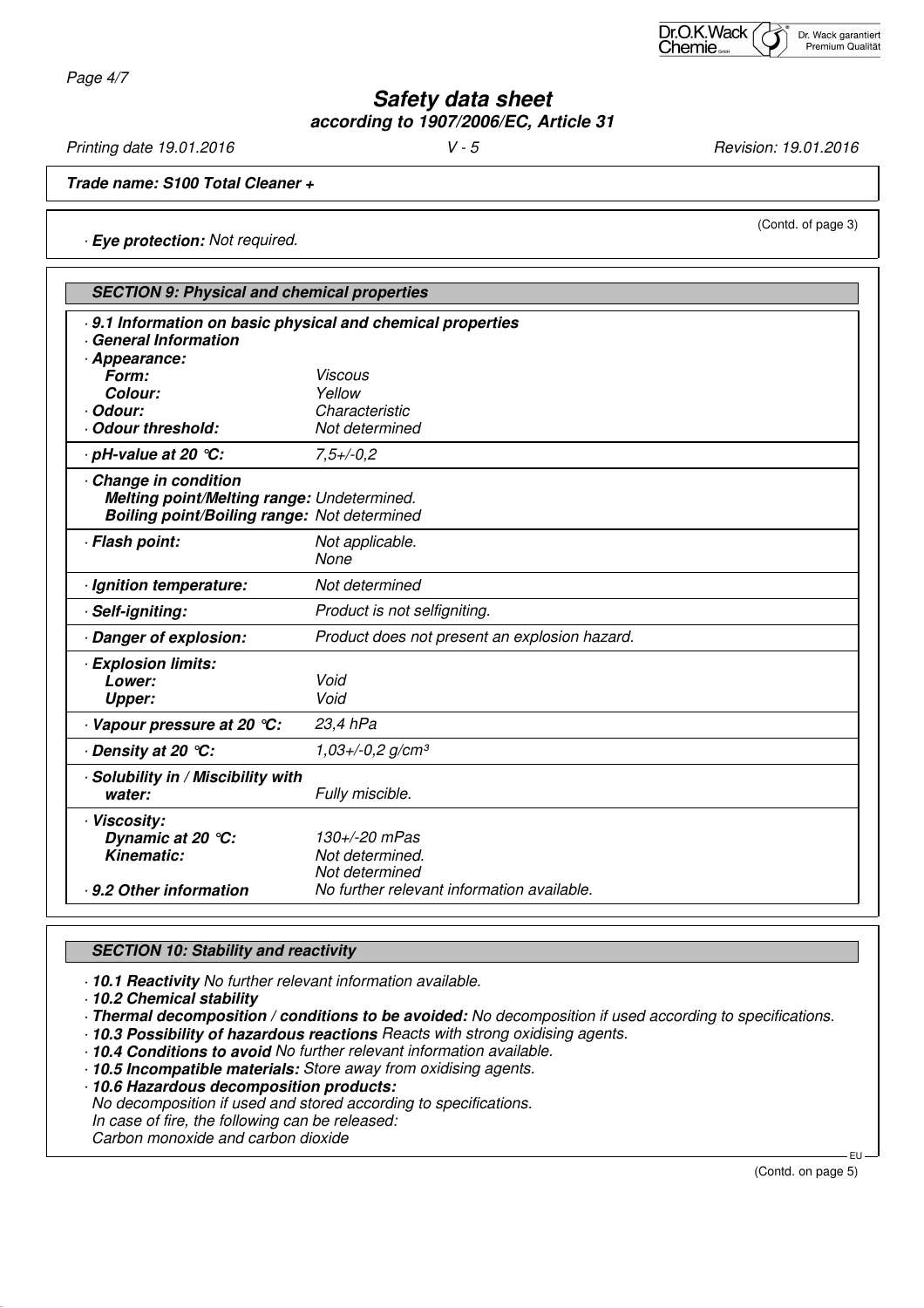### **Safety data sheet according to 1907/2006/EC, Article 31**

Printing date 19.01.2016 **V** - 5 **V** - 5 **Revision: 19.01.2016** 

**Trade name: S100 Total Cleaner +**

(Contd. of page 4)

|                                                                                                                               | <b>SECTION 11: Toxicological information</b>     |                                                                                                                                                                                      |  |  |
|-------------------------------------------------------------------------------------------------------------------------------|--------------------------------------------------|--------------------------------------------------------------------------------------------------------------------------------------------------------------------------------------|--|--|
| 11.1 Information on toxicological effects<br>Acute toxicity Based on available data, the classification criteria are not met. |                                                  |                                                                                                                                                                                      |  |  |
|                                                                                                                               |                                                  | LD/LC50 values relevant for classification:                                                                                                                                          |  |  |
| 64-17-5 ethanol                                                                                                               |                                                  |                                                                                                                                                                                      |  |  |
| Oral                                                                                                                          | LD <sub>50</sub>                                 | 10470 mg/kg (rat)                                                                                                                                                                    |  |  |
| Dermal                                                                                                                        | <b>LD50</b>                                      | $>$ 2000 mg/kg (rabbit)                                                                                                                                                              |  |  |
|                                                                                                                               |                                                  | Inhalative $ LC50/4 h  > 20$ mg/l (mouse)                                                                                                                                            |  |  |
|                                                                                                                               |                                                  | 111798-26-6 2-Ethylhexylpolyethylenglycoletherphosphorsäurepartialester, Na-Salz                                                                                                     |  |  |
| Oral                                                                                                                          | LD50                                             | $>$ 5000 mg/kg (rat)                                                                                                                                                                 |  |  |
|                                                                                                                               |                                                  | Specific symptoms in biological assay: Not determined                                                                                                                                |  |  |
| · Primary irritant effect:                                                                                                    |                                                  |                                                                                                                                                                                      |  |  |
|                                                                                                                               |                                                  | · Skin corrosion/irritation Based on available data, the classification criteria are not met.<br>· Serious eye damage/irritation                                                     |  |  |
|                                                                                                                               | Causes serious eye irritation.                   |                                                                                                                                                                                      |  |  |
|                                                                                                                               |                                                  | · Respiratory or skin sensitisation Based on available data, the classification criteria are not met.                                                                                |  |  |
|                                                                                                                               |                                                  | CMR effects (carcinogenity, mutagenicity and toxicity for reproduction)                                                                                                              |  |  |
|                                                                                                                               |                                                  | Germ cell mutagenicity Based on available data, the classification criteria are not met.<br><b>Carcinogenicity</b> Based on available data, the classification criteria are not met. |  |  |
|                                                                                                                               |                                                  | · Reproductive toxicity Based on available data, the classification criteria are not met.                                                                                            |  |  |
|                                                                                                                               |                                                  | - STOT-single exposure Based on available data, the classification criteria are not met.                                                                                             |  |  |
|                                                                                                                               |                                                  | · STOT-repeated exposure Based on available data, the classification criteria are not met.                                                                                           |  |  |
|                                                                                                                               |                                                  | Aspiration hazard Based on available data, the classification criteria are not met.                                                                                                  |  |  |
|                                                                                                                               |                                                  |                                                                                                                                                                                      |  |  |
|                                                                                                                               | <b>SECTION 12: Ecological information</b>        |                                                                                                                                                                                      |  |  |
| 12.1 Toxicity                                                                                                                 |                                                  |                                                                                                                                                                                      |  |  |
| Aquatic toxicity:                                                                                                             |                                                  |                                                                                                                                                                                      |  |  |
| 64-17-5 ethanol                                                                                                               |                                                  |                                                                                                                                                                                      |  |  |
| $EC50/48h$ > 10000 mg/l (daphnia magna)                                                                                       |                                                  |                                                                                                                                                                                      |  |  |
| LC50/48h   8140 mg/l (leuciscus idus)                                                                                         |                                                  |                                                                                                                                                                                      |  |  |
| 111798-26-6 2-Ethylhexylpolyethylenglycoletherphosphorsäurepartialester, Na-Salz                                              |                                                  |                                                                                                                                                                                      |  |  |
|                                                                                                                               |                                                  | LC50/96h   75 mg/l (oncorhynchus mykiss) (DIN 38412/15)                                                                                                                              |  |  |
|                                                                                                                               | EC50/24h 342 mg/l (daphnia magna) (DIN 38412/11) |                                                                                                                                                                                      |  |  |
|                                                                                                                               |                                                  |                                                                                                                                                                                      |  |  |

EC50/48h 267 mg/l (daphnia magna) (DIN 38412/11)

LC50/48h 260 mg/l (leuciscus idus) (DIN 38412/15)

· **12.2 Persistence and degradability** No further relevant information available.

· **12.3 Bioaccumulative potential** No further relevant information available.

· **12.4 Mobility in soil** No further relevant information available.

· **Additional ecological information:**

· **General notes:**

The surfactant(s) contained in this preparation complies(comply) with the biodegradability criteria as laid down in Regulation (EC) No.648/2004 on detergents. Data to support this assertion are held at the disposal of the competent authorities of the Member States and will be made available to them, at their direct request or at the request of a detergent manufacturer.

Water hazard class 1 (German Regulation) (Self-assessment): slightly hazardous for water

Do not allow undiluted product or large quantities of it to reach ground water, water course or sewage system.

· **12.5 Results of PBT and vPvB assessment**

· **PBT:** Not applicable.

(Contd. on page 6)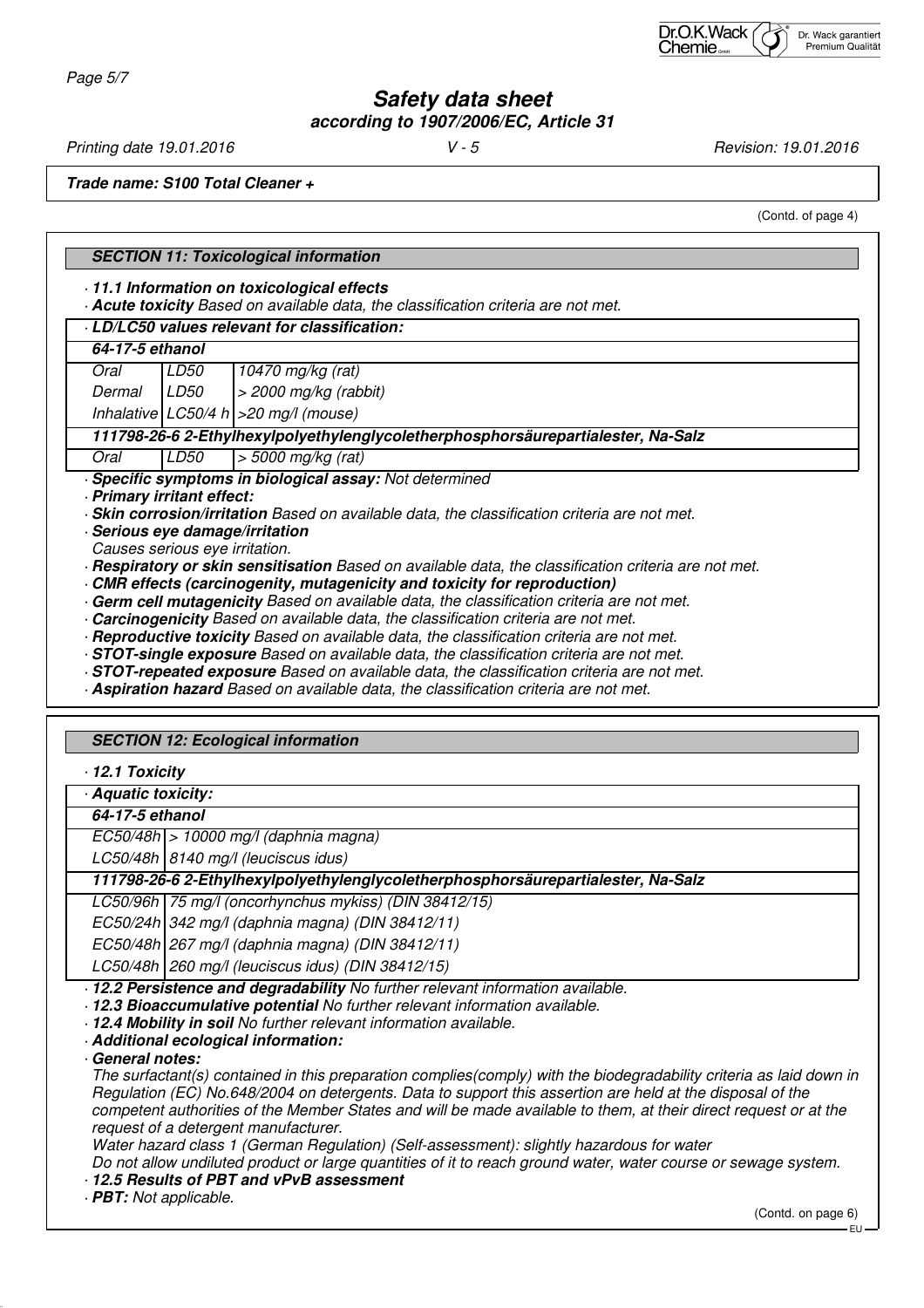Page 6/7

# **Safety data sheet according to 1907/2006/EC, Article 31**

Printing date 19.01.2016 **V** - 5 **Principal State 19.01.2016** *V* - 5

**Trade name: S100 Total Cleaner +**

· **vPvB:** Not applicable.

· **12.6 Other adverse effects** No further relevant information available.

#### **SECTION 13: Disposal considerations**

· **13.1 Waste treatment methods**

· **Recommendation** Disposal must be made according to official regulations.

· **European waste catalogue**

20 01 30 detergents other than those mentioned in 20 01 29

· **Uncleaned packaging:**

· **Recommendation:** Disposal must be made according to official regulations.

| <b>SECTION 14: Transport information</b>                                          |                                                      |  |  |
|-----------------------------------------------------------------------------------|------------------------------------------------------|--|--|
| $.14.1$ UN-Number<br>· ADR, ADN, IMDG, IATA                                       | Void                                                 |  |  |
| 14.2 UN proper shipping name<br>ADR, ADN, IMDG, IATA                              | Void                                                 |  |  |
| 14.3 Transport hazard class(es)                                                   |                                                      |  |  |
| · ADR, ADN, IMDG, IATA<br>· Class                                                 | Void                                                 |  |  |
| 14.4 Packing group<br><b>ADR, IMDG, IATA</b>                                      | Void                                                 |  |  |
| 14.5 Environmental hazards:<br>· Marine pollutant:                                | None<br>No                                           |  |  |
| 14.6 Special precautions for user                                                 | None                                                 |  |  |
| 14.7 Transport in bulk according to Annex II of<br><b>Marpol and the IBC Code</b> | Not applicable.                                      |  |  |
| - Transport/Additional information:                                               | Not dangerous according to the above specifications. |  |  |
| UN "Model Regulation":                                                            | Void                                                 |  |  |

#### **SECTION 15: Regulatory information**

· **15.1 Safety, health and environmental regulations/legislation specific for the substance or mixture** No further relevant information available.

· **Directive 2012/18/EU**

· **Named dangerous substances - ANNEX I** None of the ingredients is listed.

· **15.2 Chemical safety assessment:** A Chemical Safety Assessment has been carried out.

#### **SECTION 16: Other information**

This information is based on our present knowledge. However, this shall not constitute a guarantee for any specific product features and shall not establish a legally valid contractual relationship.

#### · **Relevant phrases**

H225 Highly flammable liquid and vapour.

(Contd. on page 7)

(Contd. of page 5)